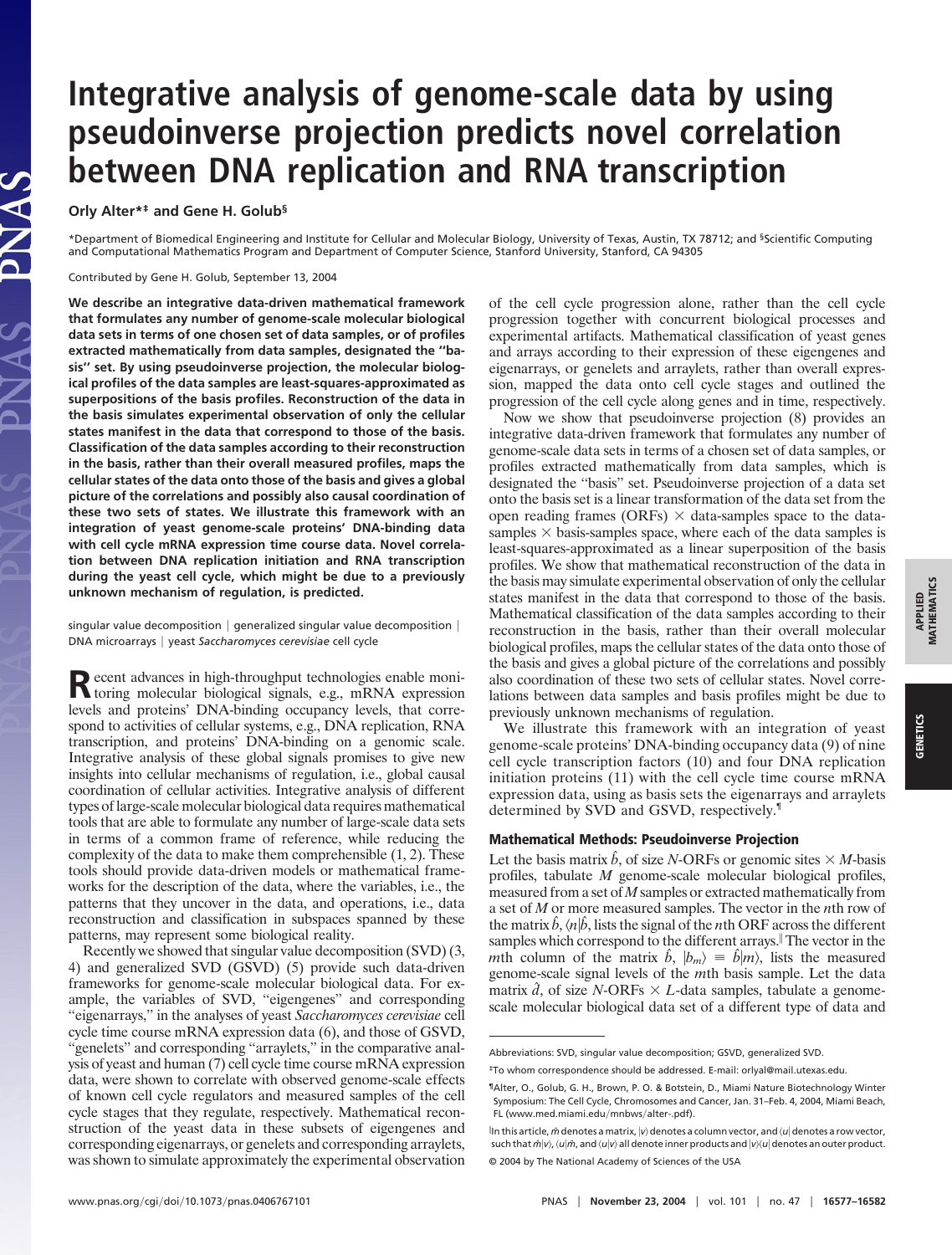for the same ORFs in the same genome, measured in *L* samples. The vector in the *l*th column of the matrix  $\hat{d}$ ,  $|d_l\rangle \equiv \hat{d}|l\rangle$ , lists the measured genome-scale signal levels of the *l*th data sample.

Moore–Penrose pseudoinverse projection (8) of the data matrix  $\hat{d}$  onto the basis matrix  $\hat{b}$  is then a linear transformation of the data  $\hat{d}$  from the *N*-ORFs  $\times$  *L*-data samples space to the *M*-basis profiles  $\times L$ -data samples space (see Fig. 5 and *Appendix*, which are published as supporting information on the PNAS web site),

$$
\hat{d} \to \hat{b}\hat{c}, \quad \hat{b}^\dagger \hat{d} \equiv \hat{c}, \tag{1}
$$

where the matrix  $\hat{b}^{\dagger}$ , i.e., the pseudoinverse of  $\hat{b}$ , satisfies

$$
\hat{b}\hat{b}^{\dagger}\hat{b} = \hat{b}, \quad (\hat{b}\hat{b}^{\dagger})^T = \hat{b}\hat{b}^{\dagger}, \tag{2}
$$

$$
\hat{b}^{\dagger} \hat{b} \hat{b}^{\dagger} = \hat{b}^{\dagger}, \quad (\hat{b}^{\dagger} \hat{b})^T = \hat{b}^{\dagger} \hat{b},
$$

such that the transformation matrices  $\hat{b}\hat{b}^{\dagger}$  and  $\hat{b}^{\dagger}\hat{b}$  are orthogonal projection matrices. The pseudoinverse of  $\hat{b}$  is data-driven and unique. In this space the data matrix  $\hat{d}$  is represented by the matrix *ˆc*, which tabulates the correlations between the *M* vectors that span the pseudoinverse  $\hat{b}^{\dagger}$ ,  $\{\langle \beta_m^{\dagger} | \} \equiv \{\langle m | \hat{b}^{\dagger} \}$ , and the *L* profiles of the samples that span the data matrix  $\hat{d}$ ,  $\{ |d_l \rangle \}$ , such that  $c_{ml} \equiv \langle m | \hat{c} | l \rangle$  $= \langle \hat{\beta}_m^{\dagger} | d_l \rangle$  for all  $1 \le m \le M$  and  $1 \le l \le L$ .

**Pseudoinverse Computation.** We use the SVD of the basis matrix  $\hat{b} = \hat{u}\hat{w}\hat{v}^T$ , where  $\hat{w}$  is a diagonal nonnegative matrix,  $\hat{u}^T\hat{u} = \hat{v}^T\hat{v} = \hat{I}$ , and  $\hat{I}$  is the identity matrix, to compute the pseudoinverse  $\hat{b}^{\dagger}$  $\hat{v}\hat{w}^{-1}\hat{u}^T$ , such that Eq. 2 is satisfied, and  $\hat{b}\hat{b}^{\dagger} = \hat{u}\hat{u}^T$  and  $\hat{b}^{\dagger}\hat{b} = \hat{v}\hat{v}^T$ are orthogonal projection matrices. We then compute the pseudoinverse correlations  $\hat{c}$  from  $\hat{b}^{\dagger}$  and  $\hat{d}$ . We also compute the canonical correlation of each data profile with the basis,  $0 \le \cos \theta$  $(\sum_{m=1}^{M} |\langle m|\hat{u}^T|d_l\rangle|^2/\langle d_l|d_l\rangle)^{-1/2} \leq 1.$ 

**Integrative Data Reconstruction.** The pseudoinverse projection of *dˆ* onto  $\hat{b}$  allows reconstruction of the data,  $\hat{d} \rightarrow \hat{b}\hat{b}^{\dagger}\hat{d}$ , where each of the data samples is least-squares-approximated by a linear superposition of the basis profiles,  $|d_l\rangle \rightarrow \sum_{m=1}^{M} c_m |b_m\rangle$ , without eliminating ORFs or samples. For reconstruction and visualization, we set the arithmetic mean of each ORF across the samples and that of each sample across the ORFs to zero, such that each ORF and sample in the reconstructed data set is centered at its sample- or ORF-invariant level, respectively.

**Integrative Data Classification.** The reconstructed data samples are classified by similarity in the contributions of the basis profiles to their overall measured profiles rather than by their overall measured profiles alone.

Consider a basis that is determined by SVD analysis of a set of measured samples, and is spanned by  $M > 2$  eigenarrays,  $\{|b_m\rangle\}$ , two of which,  $\ket{b_1}$  and  $\ket{b_2}$ , span a subspace of interest. We plot the correlation of  $\langle \beta_2^{\dagger} \rangle$  with each reconstructed data sample  $|d_l\rangle$ ,  $c_2\langle d_l|\hat{b}\hat{b}^{\dagger}|d_l\rangle^{-1/2}$ , along the *y*-axis vs. that of  $\langle \beta_1^{\dagger}|$  along the *x*-axis. In this plot, the distance of each sample from the origin is its amplitude in the subspace spanned by  $|b_1\rangle$  and  $|b_2\rangle$  relative to its overall reconstructed amplitude,  $r_l = (c_{1l}^2 + c_{2l}^2)^{1/2} \langle d_l | \hat{b} \hat{b}^\dagger | d_l \rangle^{-1/2}$ . The angular distance of each sample from the *x*-axis is its phase in the transition from the profile  $|b_1\rangle$  to  $|b_2\rangle$  and back to  $|b_1\rangle$ , tan  $\phi_l =$  $c_{2l}/c_{1l}$ . We sort the reconstructed samples according to their angular distances from the *x*-axis,  $\phi_l$ .

Consider also a basis that is determined by GSVD comparative analysis of two sets of measured samples and is spanned by  $M > 2$ arraylets of one of these sets,  $\{|b_m\rangle\}$ . We approximate this basis with that spanned by the two vectors  $\sum_{m=1}^{M} |b_m\rangle\langle\gamma_m|x\rangle$  and  $\sum_{m=1}^{M} |b_m\rangle\langle\gamma_m|y\rangle$ , where the vectors  $|x\rangle$  and  $|y\rangle$  least-squares-approximate the corresponding *M*-genelets subspace,  $\{\langle \gamma_m | \}$ , and maximize  $\Sigma_{m=1}^M$  $\langle \gamma_m | (x \rangle \langle x | + | y \rangle \langle y |) \rangle \langle m \rangle$ . We plot the projection of each data sample,  $|d_l\rangle$ , from the *M*-arraylets subspace onto  $\Sigma_{m=1}^M | b_m \rangle \langle \gamma_m | y \rangle$ , that is  $N_l^{-1}$ 

 $\sum_{m=1}^{M} c_m \langle \psi | \gamma_m \rangle$  along the *y*-axis vs. that onto  $\sum_{m=1}^{M} |b_m \rangle \langle \gamma_m | x \rangle$  along the *x*-axis, normalized by its ideal amplitude, where the contribution of each arraylet to the overall projected sample adds up rather than cancels out,  $N_l^2 = \sum_{m=1}^{M} \sum_{k=1}^{M} c_m c_{kl} |\langle \gamma_m | (x) \langle x | + |y \rangle \langle y |) |\gamma_k \rangle |$ . In this plot, the distance of each sample from the origin, *rl*, is the amplitude of its normalized projection. An amplitude of 1 indicates that the contributions of the arraylets add up, and an amplitude of 0 indicates that they cancel out. The angular distance of each sample from the *x*-axis,  $\phi_l$ , is its phase in the transition from the profile  $\sum_{m=1}^{M} |b_m\rangle\langle\gamma_m|x\rangle$  to  $\sum_{m=1}^{M} |b_m\rangle\langle\gamma_m|y\rangle$  and back, going through the projections of all *M* arraylets in this subspace. Again, we sort the reconstructed samples according to  $\phi_l$ .

Independently, we also parallel- and antiparallel-associate each data sample with most likely parallel and antiparallel cellular states, or none thereof, according to the annotations of the two groups of *n* ORFs each, with largest and smallest levels of biological signal in this sample among all *N* ORFs, respectively. The *P* value of a given association by annotation is calculated by using combinatorics and assuming hypergeometric probability distribution of the *K* annotations among the *N* ORFs, and of the subset of  $k \subseteq K$  annotations among the subset of  $n \subset N$  ORFs,  $P(k; n, N, \overline{K}) = {N \choose n}^{-1} \sum_{l=k}^{n}$  $\binom{K}{l}\binom{N-K}{n-l}$ , where  $\binom{N}{n} = N!n!^{-1}(N-n)!^{-1}$  is the binomial coefficient (12). We define the most likely association of a data sample with a cellular state as the association which corresponds to the smallest *P* value.

## **Biological Results: Integrative Analysis of mRNA Expression and Proteins' DNA-Binding Data**

**Basis Sets.** (i) *SVD cell cycle mRNA expression basis.* SVD analysis (3, 4) of relative mRNA expression levels of 4,579 ORFs in 22 yeast samples measured by Spellman *et al.* (6) determined two dominant orthogonal eigenarrays and corresponding eigengenes of similar significance that span the yeast cell cycle expression subspace (see Data Sets 1 and 2 and Mathematica Notebook 1, which are published as supporting information on the PNAS web site). The 22 samples correspond to 18 samples of a cell cycle time course of an  $\alpha$ -factor-synchronized culture, and two samples each of strains with overexpressed *CLN*3 and *CLB*2, which encode  $G_1$  and  $G_2/M$ cyclins, respectively. One eigenarray was shown to correlate and anticorrelate with the samples of overexpressed *CLN*3 and *CLB*2, respectively (Fig. 1*a*). The corresponding eigengene was shown to correlate with *CLN*3 and its targets, i.e., genes for which expression peaks at the transition from G1 to S, and anticorrelate with *CLB*2 and its respective targets, for which expression peaks at that from  $G_2/M$  to  $M/G_1$  (Fig. 1*b*). Classification of the yeast arrays and genes in the subspaces spanned by these two eigenarrays and eigengenes gives a picture that resembles the traditional understanding of yeast cell cycle regulation (13): G<sub>1</sub> cyclins, such as Cln3, and G<sub>2</sub>/M cyclins, such as Clb2, drive the cell cycle past either one of two antipodal checkpoints, from  $G_1$  to S and from  $G_2/M$  to  $M/G_1$ , respectively (Fig. 1*c*). The SVD cell cycle mRNA expression basis we use is spanned by the  $M = 9$  most significant eigenarrays across the  $N = 4,579$  ORFs, including the two eigenarrays that span the SVD cell cycle expression subspace. (ii) *GSVD cell cycle mRNA expression basis.* GSVD comparative analysis (5) of mRNA expression of 4,523 yeast and 12,056 human ORFs in 18 samples each of time courses of  $\alpha$ -factor-synchronized yeast culture (6), and double thymidine block-synchronized HeLa cell line culture measured by Whitfield *et al.* (7), determined six dominant genelets and corresponding six yeast and six human arraylets, at  $-\pi/3$ , 0 and  $\pi/3$ initial phases, of similar significance in both data sets that span the yeast and human common cell cycle expression subspace (Data Sets 2, 3, and 4 and Mathematica Notebook 1, which are published as supporting information on the PNAS web site). The two 0-phase yeast arraylets were shown to correlate with cell cycle transition from  $G_2/M$  to  $M/G_1$ , in which the yeast culture is synchronized initially, and anticorrelate with that from  $G_1$  to S (Fig. 1*d*). The two 0-phase human arraylets were shown to anticorrelate with the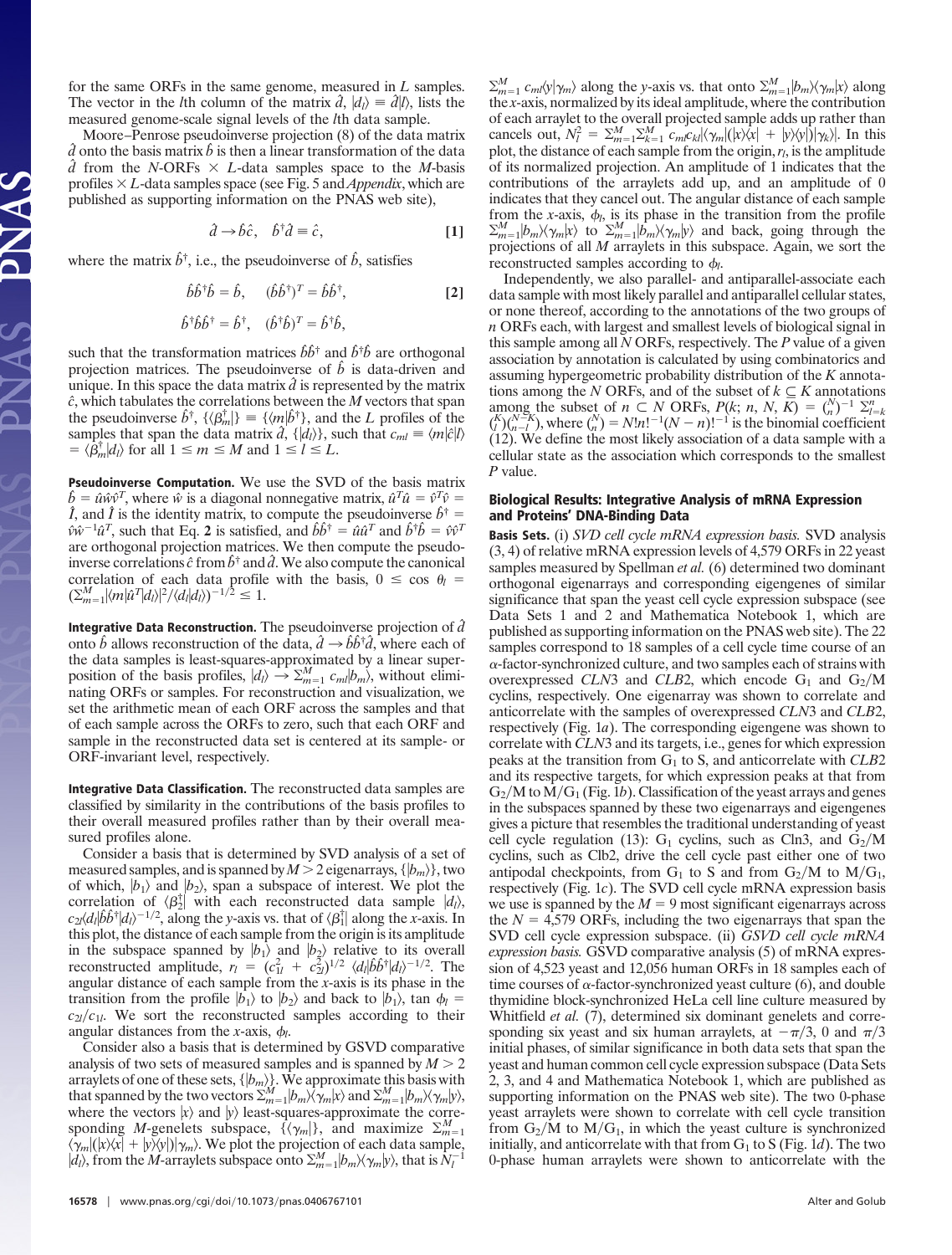

**Fig. 1.** The SVD (3, 4) and GSVD (5) cell cycle mRNA expression subspaces. (a) Normalized array correlation with the  $\pi/2$ -phase eigenarray along the *y*-axis vs. that with the 0-phase along the *x*-axis, color-coded according to the classification of the arrays into the five cell cycle stages by using combinatorics: M/G<sub>1</sub> (yellow),  $G_1$  (green), S (blue), S/G<sub>2</sub> (red), and G<sub>2</sub>/M (orange). The dashed unit and half-unit circles outline 100% and 25% of overall normalized array expression in this subspace. (*b*) Normalized correlation of each of the 646 cell cycle-regulated genes with the two corresponding eigengenes, color-coded according to either the traditional or microarray classifications. (*c*) The SVD picture of the yeast cell cycle. (*d*) Array expression, projected from the six-arraylets GSVD subspace onto  $\pi/2$ -phase along the y-axis vs. that onto 0-phase along the x-axis. The dashed unit and half-unit circles outline 100% and 50% of added up (rather than canceled out) contributions of the six arraylets to the overall projected expression. The arrows describe the projections of the  $-\pi/3$ -, 0-, and  $\pi/3$ -phase arraylets. (e) Expression of the 612 cell cycle-regulated genes, projected from the six-genelets GSVD subspace onto  $\pi/2$ -phase along the *y*-axis vs. that onto 0-phase along the *x*-axis. (*f*) The GSVD picture of the yeast cell cycle.

transition from  $G_2/M$  to  $M/G_1$ , and to correlate with that from  $G_1$ to S, in which the human culture is synchronized initially. The two shared 0-phase genelets were shown to correlate with 0-phase oscillations of both yeast and human genes (Fig. 1*e*). Simultaneous classification of the yeast and human arrays and genes in the subspaces spanned by the six yeast and six human arraylets, and six shared genelets, respectively, gives a picture that resembles the traditional understanding of the biological similarity in the regulation of the yeast and human cell cycles (13), i.e., two antipodal checkpoints, at the transition from  $G_1$  to S and at that from  $G_2/M$ to  $M/G<sub>1</sub>$ , that are regulated independently of other cell cycle events (Fig. 1*f*). The GSVD cell cycle mRNA expression basis we use is spanned by the six yeast arraylets across the 4,523 ORFs.

**Data Sets.** (i) *Proteins' DNA-binding data.* This data set tabulates the relative DNA-bound protein occupancy levels of the  $N =$ 2,928 ORFs with at least one valid data point in any one of *L* 13 samples, which correspond to the nine yeast cell cycle transcription factors measured by Simon *et al.* (10) and four yeast replication initiation proteins measured by Wyrick *et al.* (11) (Data Set 5, which is published as supporting information on the PNAS web site). The relative binding occupancy level of the *n*th ORF in the *l*th sample is presumed valid when the *P* value calculated by either Simon *et al.* or Wyrick *et al.* that is associated with the measured relative binding occupancy signal is  $\leq 0.1$ . We divide each ORF measurement by the arithmetic mean of the measurements for that ORF, thus converting the data to binding levels of each protein relative to those of all other proteins. (ii)  $\alpha$ -Factor mRNA expression data. This set tabulates the

relative mRNA expression levels of the 4,636 ORFs with valid data in all of the 18 samples of a cell cycle time course of an  $\alpha$ -factor-synchronized culture (6) (Data Set 6, which is published as supporting information on the PNAS web site). The relative expression level of the *n*th ORF in the *l*th sample is presumed valid when the ratio of the measured expression signal to that of the background is 1 for both the synchronized culture and the asynchronous reference. (iii) CLB2 *and* CLN3 *mRNA overexpression data.* This set tabulates mRNA expression of 5,840 ORFs with valid data in four samples, two samples each of strains with overexpressed  $CLN3$  and  $CLB2$ , which encode  $G_1$  and  $G_2/M$  cyclins, respectively (6) (Data Set 7, which is published as supporting information on the PNAS web site). (iv) CDC15 *mRNA expression data.* This set tabulates mRNA expression of 4,122 ORFs with valid data in all 24 samples of a cell cycle time course of a yeast *CDC*15 mutant culture synchronized by temperature change (6) (Data Set 8, which is published as supporting information on the PNAS web site).

**Pseudoinverse Reconstruction of the Proteins' DNA-Binding Data in the mRNA Expression Bases.** Of the 2,227 and 2,139 ORFs in the intersections of the 2,928 ORFs of the proteins' DNA-binding data set and the 4,579 and 4,523 ORFs of the SVD- and GSVD-cell cycle mRNA expression bases, 400 and 377 ORFs were microarrayclassified, and 58 and 60 were traditionally classified as cell cycleregulated, respectively. In these intersections, at least one canonical correlation of each binding profile with either the SVD or GSVD bases is 0.1 (see Fig. 6 and Mathematica Notebook 2, which are published as supporting information on the PNAS web site). We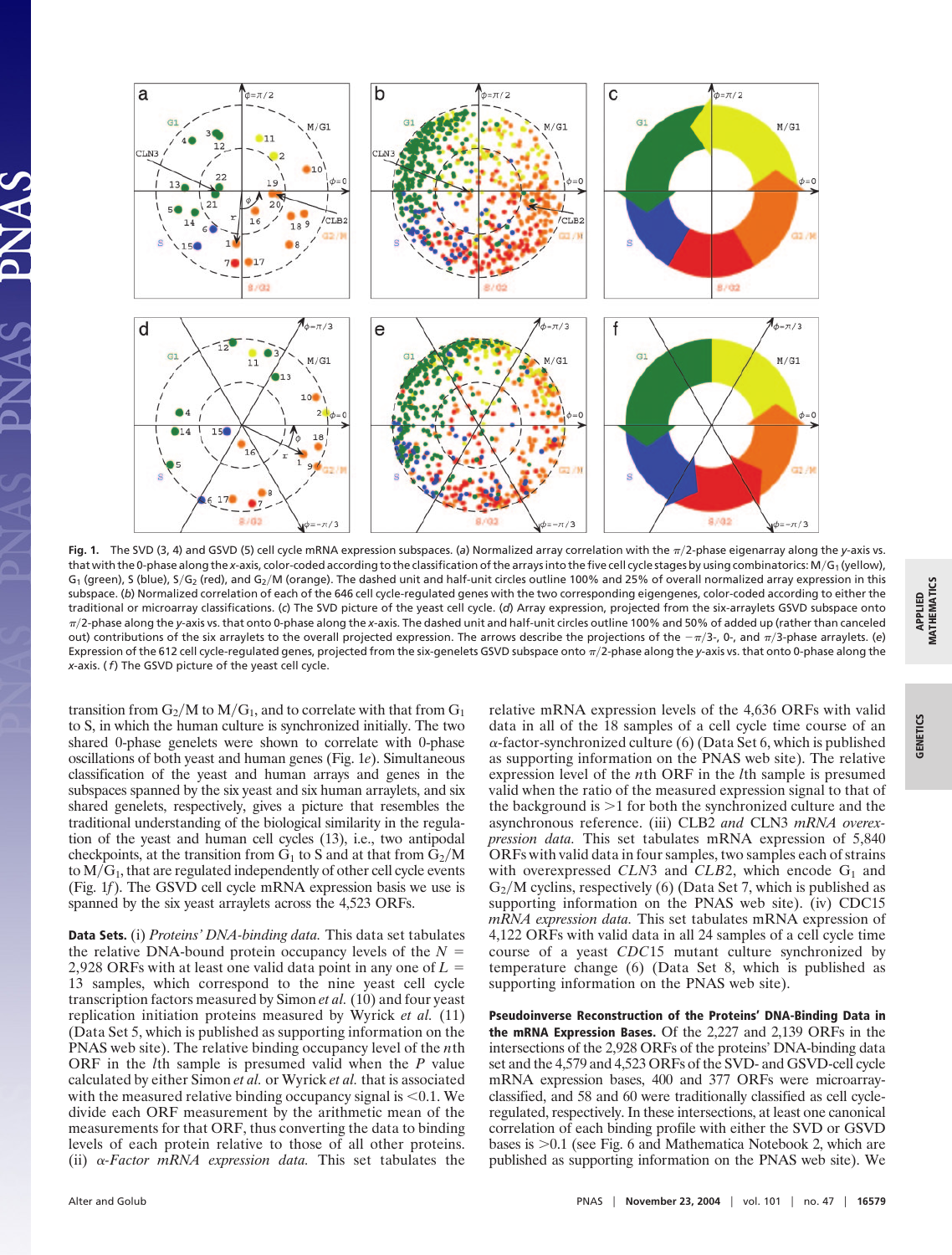

**Fig. 2.** Pseudoinverse reconstruction of the proteins' DNA-binding data in the SVD (*a* and *b*) and GSVD (*c* and *d*) cell cycle mRNA expression bases, with the ORFs sorted according to their SVD- and GSVD phases, respectively. Raster displays (*a* and *c*), with overexpression (red), no change in expression (black), and underexpression (green), and line-joined graphs (*b* and *d*) of the SVD- and GSVD-reconstructed 13 binding profiles along 2,227 and 2,139 ORFs, centered at their sample- and ORF-invariant levels, show a traveling wave in the nine transcription factors and a standing wave in the four replication initiation proteins.

reconstruct the proteins' DNA-binding data in the SVD and GSVD bases by using pseudoinverse projections in these intersections (Fig. 2). With the ORFs sorted according to their SVD and GSVD cell cycle phases, the ORF variations of the SVD- and GSVDreconstructed binding profiles approximately fit cosine functions of one period and of varying initial phases. With the nine transcription factors ordered Mbp1, Swi4, Swi6, Fkh1, Fkh2, Ndd1, Mcm1, Ace2, and Swi5, following Simon *et al.* (10), the SVD- and GSVDpseudoinverse correlations approximately fit cosine functions of one period and of varying initial phases across the nine samples, and are approximately invariant across the four samples of the replication initiation proteins, Mcm3, Mcm4, Mcm7, and Orc1 (Fig. 3).

The SVD- and GSVD-reconstructed transcription factors' data approximately fit traveling waves, cosinusoidally varying across the ORFs as well as the nine samples. Simon *et al.* (10) observed a similar traveling wave in the binding data of the nine transcription factors, ordered as above, across only 213 ORFs in the intersection of ORFs with a  $P$  value  $\leq 0.001$  for at least one data point in any one of the nine samples, and ORFs that were microarray-classified as cell cycle-regulated, sorted according to their cell cycle phases as calculated by Spellman *et al.* (6). These traveling waves are in agreement with current understanding of the cell cycle's progression of transcription along the genes and in time as it is regulated by DNA binding of the transcription factors at the promoter regions

**16580** www.pnas.org/cgi/doi/10.1073/pnas.0406767101 Alter and Golub Alter and Golub Alter and Golub

of the transcribed genes. Pseudoinverse reconstruction of the data in both the SVD and GSVD bases, therefore, simulates experimental observation of only proteins' DNA-binding cellular states that correspond to those of mRNA expression during the cell cycle. The SVD- and GSVD-reconstructed replication initiation proteins' data approximately fit standing waves, cosinusoidally varying across the ORFs and constant across the four samples, that are antiparallel to the reconstructed profiles of Mbp1, Swi4, and Swi6, and parallel to that of Mcm1.

**Pseudoinverse Mapping of the Proteins' DNA-Binding Data onto the Cell Cycle mRNA Expression Subspaces.** We map the SVD- and GSVD-reconstructed proteins' DNA-binding data onto the SVDand GSVD-cell cycle mRNA expression subspaces, respectively, associating with each binding profile cell cycle phase and amplitude (Fig. 4). Projected from the SVD basis, that is spanned by nine eigenarrays, onto the SVD-cell cycle subspace, which is spanned by two of these eigenarrays, all SVD-reconstructed samples have at least 25% of their binding profiles in this subspace, where their distances from the origin satisfy  $0.5 \le r_l < 1$ , except for Fkh2. Projected from the six-dimensional GSVD-cell cycle subspace, which is spanned by six arraylets, onto the two-dimensional subspace that approximates it, 50% or more of the contributions of the six arraylets to each GSVD-reconstructed sample add up, where the distance of each array from the origin satisfies  $0.5 \le r_l < 1$ .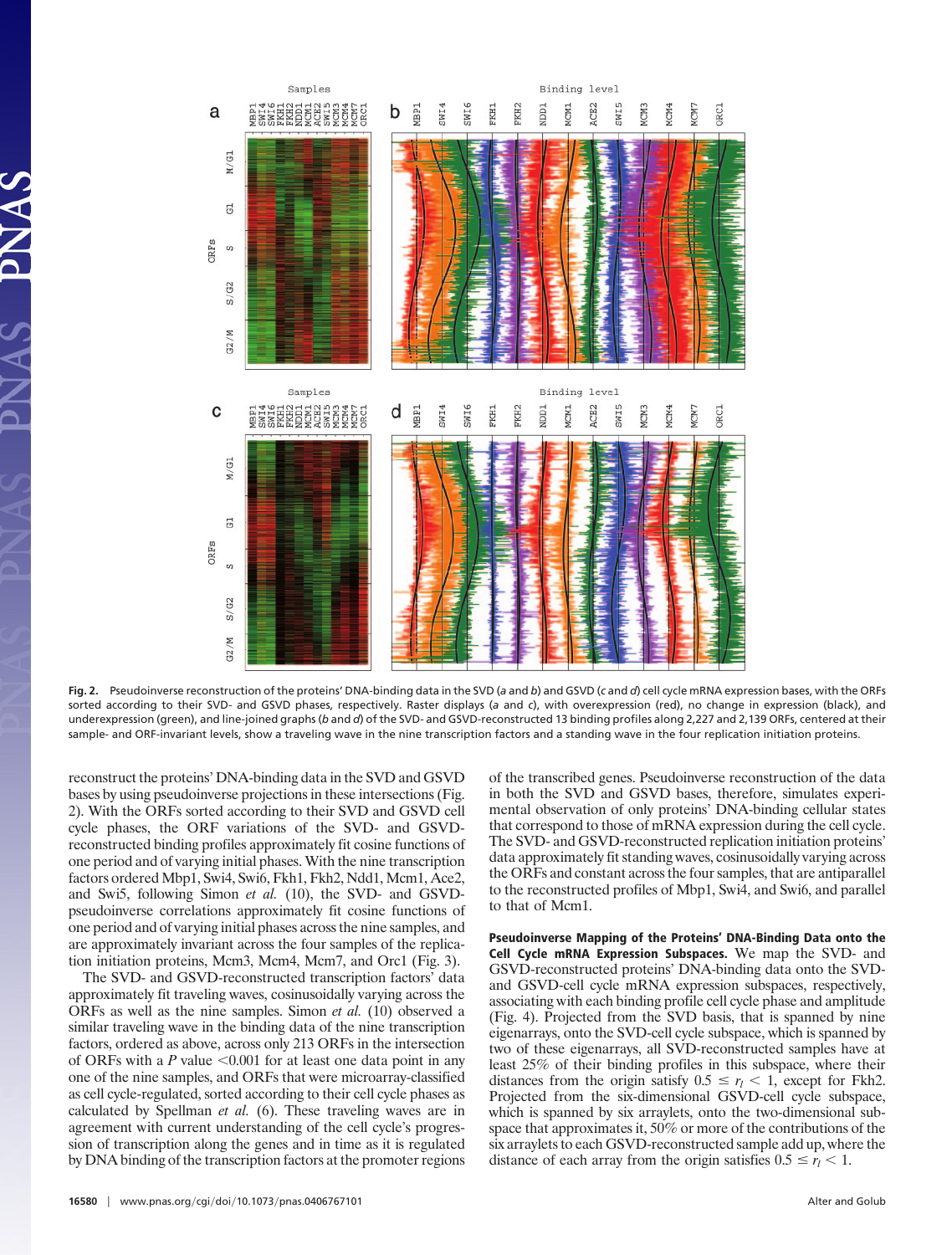

**Fig. 3.** Pseudoinverse correlations of the proteins' DNA-binding data with the SVD (*a* and *b*) and GSVD (*d* and *e*) cell cycle mRNA expression bases. Shown are raster displays of  $\hat{c} = \hat{b}^{\dagger} \hat{d}$ , the correlations of the 13 binding profiles with the nine eigenarrays (*a*) and six arraylets (*c*) that span the SVD and GSVD bases, respectively. Also shown are line-joined graphs of the pseudoinverse correlations with the first (red) and second (blue) eigenarrays that span the SVD-cell cycle expression subspace (*b*), the third (red), fourth (blue), and fifth (green) arraylets (*d*), and the 14th (red), 15th (blue), and 16th (green) arraylets that span the GSVD cell cycle expression subspace (*e*).

Sorting the samples according to their SVD or GSVD phases gives an array order that is similar to that of Simon *et al.* (10) and describes the yeast cell cycle progression from the cellular state of Mbp1's binding through that of Swi5's. The SVD- and GSVDmappings of the transcription factors' binding profiles onto the expression subspaces are also in agreement with the current understanding of the cell cycle program. Mapping the binding of Mbp1, Swi4, and Swi6 onto the cell cycle expression stage  $G_1$ corresponds to the biological coordination between the binding of these factors to the promoter regions of ORFs and the subsequent peak in transcription of these ORFs during  $G_1$ . The mapping of Mbp1, Swi4, and Swi6 onto  $G_1$ , which is antipodal to  $G_2/M$ , also corresponds to their binding to promoter regions of ORFs that exhibit transcription minima or shutdown during  $G_2/M$  and to their minimal or lack of binding at promoter regions of ORFs that have transcription peaks in  $G_2/M$ . Similarly, the mapping of Mcm1 onto  $G<sub>2</sub>/M$  corresponds to its binding to the promoter regions of ORFs that are subsequently transcribed during the transition from  $G_2/M$ to  $M/G_1$ . The binding profiles of the replication initiation proteins are SVD- and GSVD-mapped onto the cell cycle stage that is antipodal to  $G_1$ . This mapping is consistent with the reconstructed profiles of Mcm3, Mcm4, Mcm7, and Orc1 being antiparallel to those of Mbp1, Swi4, and Swi6 and parallel to that of Mcm1. Thus, DNA binding of Mcm3, Mcm4, Mcm7, and Orc1 adjacent to ORFs is shown to be correlated with minima or even shutdown of the transcription of these ORFs during the cell cycle stage  $G_1$ , suggest-



**Fig. 4.** Pseudoinverse mapping of the proteins' DNA-binding data onto the SVD (*a*) and GSVD (*b*) cell cycle mRNA expression subspaces. (*a*) Normalized sample correlation with the  $\pi/2$ -phase eigenarray along the *y*-axis vs. that with the 0-phase along the *x*-axis. (b) Sample binding projected from the six-arraylets GSVD subspace onto  $\pi/2$ -phase along the *y*-axis vs. that onto 0-phase along the *x*-axis.